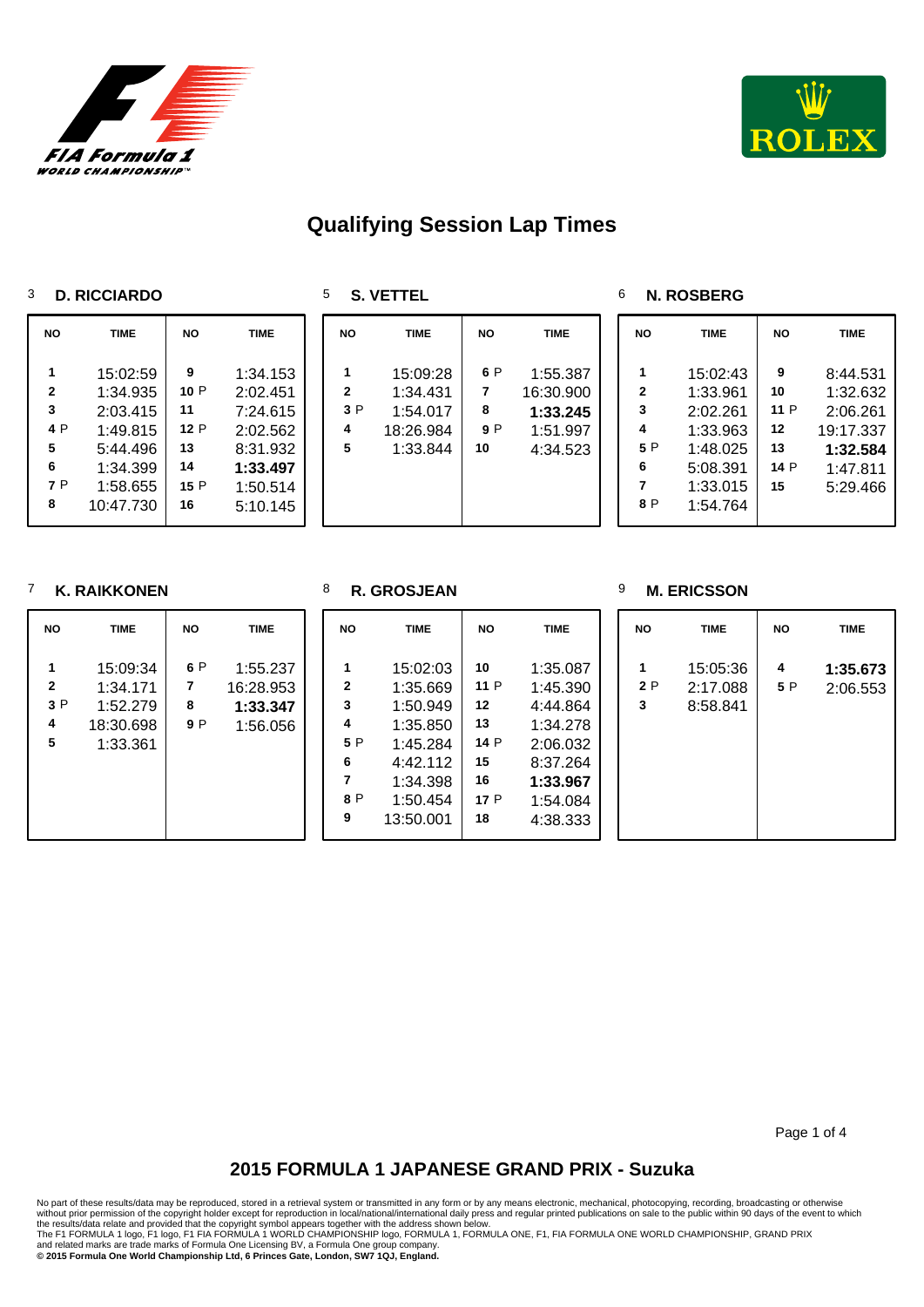



# **Qualifying Session Lap Times**

**F. NASR**

**F. MASSA**

#### **S. PEREZ**

| <b>NO</b>               | <b>TIME</b>                      | <b>NO</b>       | <b>TIME</b>                      |
|-------------------------|----------------------------------|-----------------|----------------------------------|
| 1<br>$\mathbf{2}$<br>3P | 15:04:11<br>1:35.867<br>1:45.981 | 9<br>10 P<br>11 | 1:34.821<br>1:55.409<br>5:32.538 |
| 4                       | 5:29.731                         | 12              | 1:34.174                         |
| 5<br>6                  | 1:35.001<br>1:47.674             | 13 P<br>14 P    | 2:13.246<br>9:50.349             |
| 7 P<br>8                | 1:45.755<br>11:22.077            | 15              | 6:37.585                         |

| <b>NO</b>    | <b>TIME</b> | <b>NO</b> | <b>TIME</b> |
|--------------|-------------|-----------|-------------|
| 1            | 15:06:24    | 4 P       | 1:46.724    |
| $\mathbf{2}$ | 1:35.760    | 5         | 5:48.677    |
| 3            | 1:49.674    | 6 P       | 1:52.999    |

### **P. MALDONADO**

**J. BUTTON**

| <b>NO</b>                                      | TIME                                                                             | <b>NO</b>                         | <b>TIME</b>                                                           |
|------------------------------------------------|----------------------------------------------------------------------------------|-----------------------------------|-----------------------------------------------------------------------|
| 1<br>$\mathbf{2}$<br>3<br>4 P<br>5<br>6<br>7 P | 15:02:21<br>1:35.432<br>1:49.047<br>1:43.789<br>6:22.932<br>1:34.796<br>1:52.554 | 8<br>9<br>10 P<br>11<br>12<br>13P | 13:54.553<br>1:35.802<br>1:43.805<br>4:33.066<br>1:34.497<br>2:02.277 |

### **F. ALONSO**

| <b>NO</b>    | <b>TIME</b>                                  | <b>NO</b>       | <b>TIME</b>                                   | <b>NO</b>                          | <b>TIME</b>                                                           | <b>NO</b>                  | <b>TIME</b>                                               | <b>NO</b> | <b>TIME</b>                      | <b>NO</b>     | <b>TIME</b>                      |
|--------------|----------------------------------------------|-----------------|-----------------------------------------------|------------------------------------|-----------------------------------------------------------------------|----------------------------|-----------------------------------------------------------|-----------|----------------------------------|---------------|----------------------------------|
| 2<br>3P<br>4 | 15:07:41<br>1:35.467<br>1:53.941<br>5:18.331 | 5 P<br>6<br>8 P | 1:46.865<br>20:10.916<br>1:34.785<br>2:08.810 | $\mathbf{2}$<br>3<br>4 P<br>5<br>6 | 15:04:56<br>1:34.744<br>1:57.065<br>1:47.780<br>18:23.399<br>1:33.377 | 7 P<br>8<br>9<br>10P<br>11 | 2:03.887<br>19:00.269<br>1:33.337<br>1:56.263<br>4:25.099 | 2<br>3P   | 15:08:17<br>1:35.847<br>1:51.742 | 4<br>5<br>6 P | 4:54.352<br>1:35.664<br>2:04.474 |

Page 2 of 4

# **2015 FORMULA 1 JAPANESE GRAND PRIX - Suzuka**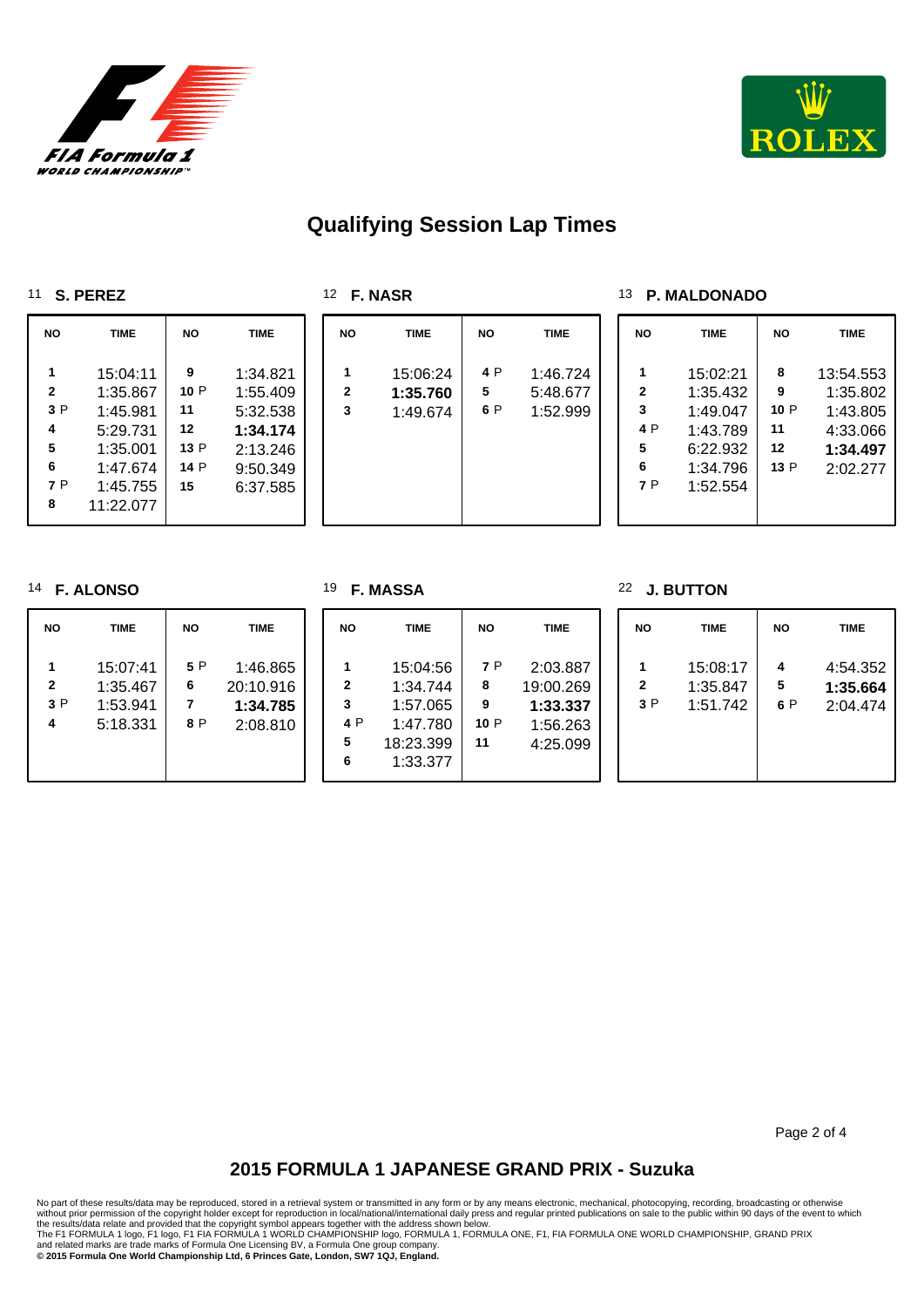



# **Qualifying Session Lap Times**

### **D. KVYAT**

| 27 N. HULKENBERG |  |  |  |
|------------------|--|--|--|
|------------------|--|--|--|

### **W. STEVENS**

| <b>NO</b>                      | <b>TIME</b>                                                                      | <b>NO</b>                              | <b>TIME</b>                                                                        | <b>NO</b>                      | <b>TIME</b>                                                                      | <b>NO</b>                         | <b>TIME</b>                                                           | <b>NO</b> | <b>TIME</b>                      | <b>NO</b> | <b>TIME</b>          |
|--------------------------------|----------------------------------------------------------------------------------|----------------------------------------|------------------------------------------------------------------------------------|--------------------------------|----------------------------------------------------------------------------------|-----------------------------------|-----------------------------------------------------------------------|-----------|----------------------------------|-----------|----------------------|
| 2<br>3<br>4 P<br>5<br>6<br>7 P | 15:02:11<br>1:35.457<br>1:53.464<br>1:41.484<br>6:02.897<br>1:34.646<br>1:50.575 | 8<br>9<br>10P<br>11<br>12<br>13P<br>14 | 10:44.196<br>1:34.694<br>1:48.614<br>7:23.216<br>1:34.201<br>1:51.184<br>16:44.046 | 2<br>3 P<br>4<br>5<br>6<br>7 P | 15:03:05<br>1:35.476<br>1:47.927<br>5:39.781<br>1:35.328<br>1:49.221<br>1:41.293 | 8<br>9<br>10 P<br>11<br>12<br>13P | 11:00.658<br>1:34.627<br>1:49.064<br>4:07.435<br>1:34.390<br>1:55.695 | 2<br>3 P  | 15:05:14<br>1:38.783<br>1:50.943 | 4<br>5 P  | 8:09.820<br>1:52.992 |

### **M. VERSTAPPEN**

**L. HAMILTON**

### **A. ROSSI**

| <b>NO</b>   | <b>TIME</b>                                  | <b>NO</b>     | <b>TIME</b>                      | <b>NO</b>                                 | <b>TIME</b>                                                                      | <b>NO</b>                               | <b>TIME</b>                                                                       | <b>NO</b> | <b>TIME</b>                      | <b>NO</b> | <b>TIME</b>          |
|-------------|----------------------------------------------|---------------|----------------------------------|-------------------------------------------|----------------------------------------------------------------------------------|-----------------------------------------|-----------------------------------------------------------------------------------|-----------|----------------------------------|-----------|----------------------|
| 2<br>3<br>4 | 15:01:48<br>1:35.415<br>1:47.995<br>1:35.326 | 5 P<br>6<br>7 | 1:45.116<br>5:44.540<br>1:34.522 | $\mathbf{2}$<br>3<br>4 P<br>5<br>6<br>7 P | 15:02:51<br>1:33.595<br>2:04.891<br>1:40.143<br>6:18.557<br>1:32.844<br>1:52.961 | 8<br>9<br>10P<br>11<br>12<br>13 P<br>14 | 9:18.640<br>1:32.789<br>2:01.479<br>19:30.443<br>1:32.660<br>1:43.253<br>5:26.673 | 2 P<br>3  | 15:05:42<br>1:48.699<br>9:29.580 | 4<br>5 P  | 1:47.114<br>2:03.275 |

Page 3 of 4

# **2015 FORMULA 1 JAPANESE GRAND PRIX - Suzuka**